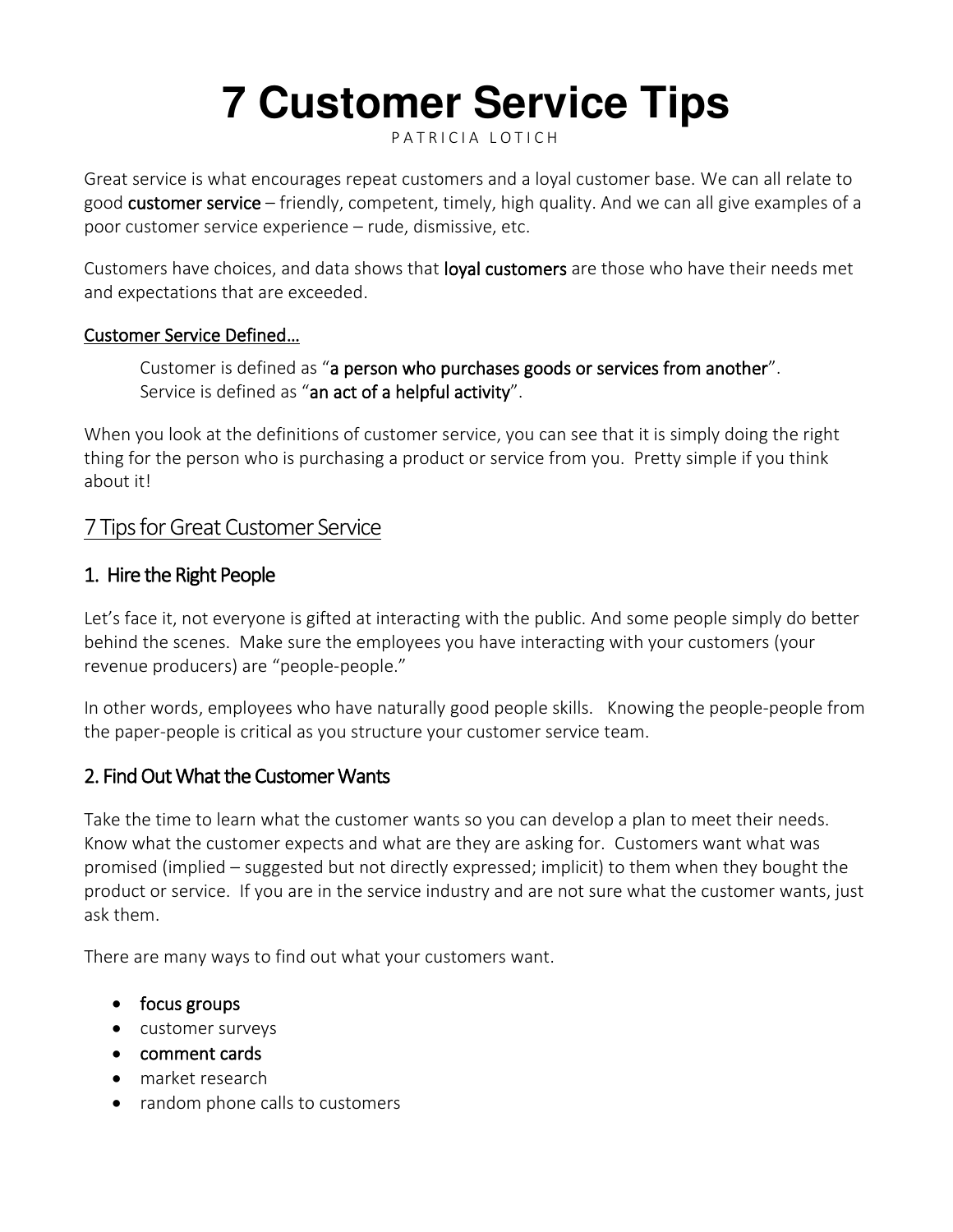Any of these forums can provide you with valuable information to help you **improve your product or** [service.](https://thethrivingsmallbusiness.com/seven-management-tools-for-quality-control/)

#### 3. Train Your Employees

[Employee training](https://thethrivingsmallbusiness.com/5-employee-training-benefits/) is critical to maintaining a great service experience. Training sets the expectations for your employees and holds them accountable for those expectations. This includes walking the talk and setting an example for employees.

If they don't see you demonstrating exemplary customer service, they will not view it as important. Provide them with specific behavioral guidelines. For example, create customer service [standards,](https://thethrivingsmallbusiness.com/customer-service-standards/) and script their answers to difficult questions that may come their way. Your support will help to create a consistent service culture.

## 4. Pay Attention to Details

Sometimes it is the little things that can make a big difference in the perception a customer has of your business. Try adding a special touch to customer interactions or the packaging of a product. This attention to detail communicates to the customer that you care about them enough to think of the details.

An example of this is when you go to some retail clothing stores, and they wrap the purchased garment in tissue paper. A very small, inexpensive detail, but very powerful in communicating value to the customer.

## 5. Monitor/Measure Service

Once employees have a good understanding of service expectations and have been trained on how to give good service, the next step is to monitor how service is provided and then **coach employees** for desired behaviors.

There are many ways to do this. And depending on the product or industry, there are automated tools to help you. For example, most phone systems now have recorded monitoring so a manager can listen to phone calls.

Give your employees specific feedback and **provide a phone script** for how you would like phone calls to be answered. A less technical approach is merely observing your employees interacting with customers. You learn a lot when you watch and listen.

## 6. Solicit Customer Feedback

One of the most valuable things you can do for your organization is [solicit feedback from your](https://thethrivingsmallbusiness.com/customer-satisfaction-survey-template/)  [customers.](https://thethrivingsmallbusiness.com/customer-satisfaction-survey-template/) Learn from your customers by asking some simple questions: how are we doing, how can we do better, what needs do you have that are not being met?